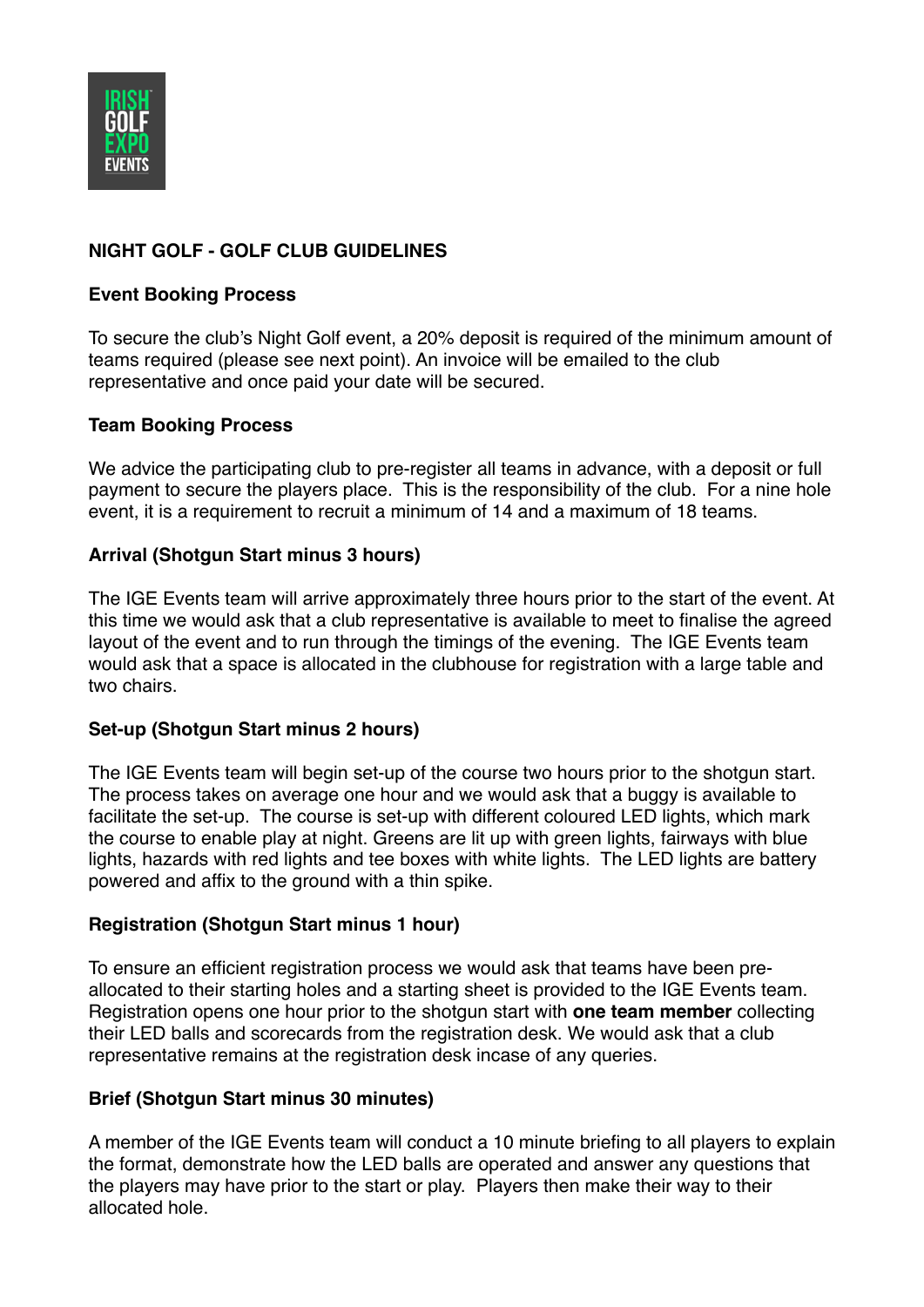## **VPAR Live Scoring**

If your club has booked the VPAR live scoring system for the event, we will require all player names, team names, starting holes and email addresses two days prior to the start of the event. Access to a white wall, projector screen or large flat screen TV is required to facilitate the live leaderboard.

## **Format**

Night Golf is played using a variation of Texas Scramble Format with players forming teams of four and all four players teeing off, followed by alternating shots (similar to greensomes). Players A&B will then play a shot from the chosen best drive and play alternate shots from there until the hole is complete. One score to count per hole.

E.g.

- 1) Players A,B,C & D all tee-off.
- 2) A & B hit second shot (from the chosen best drive) which lands just off the green.
- 3) C & D chip onto the green.
- 4) A & B take the putt which Player B holes.
- 5) Score is 4. On the next hole Players C & D would hit the second shot.

N.B. There are no limits to how many drives can be used per player.

At the end of the round the scores are added up and a NET score is calculated using the team handicap.

#### **Handicaps**

Night Golf handicaps are calculated by adding the four playing handicaps together and dividing by 10. Decimal points should be used to ensure a clear winner at the end of the event.

#### **Layout**

A pre-agreed layout should be finalised between the club representative and the IGE Events team. The aim is to find a series of holes that are easy to navigate and minimise any potential hazards, e.g. lakes, rivers, ravines, uneven surfaces etc Longer holes should be reduced in length to a maximum of Par 3 - 150 yards, Par 4 - 350 yards, Par 5 - 500 yards to enable all players to reach the green in regulation (please see below re club restrictions).

#### **Equipment**

Due to a slightly harder ball than standard, Night Golf is restricted to 5-iron through putter. Hybrids may be used, however please be aware that there is a risk of damage to your club due to the harder compression of the Night Golf ball.

#### **Balls**

Your team will be allocated 6 x Night Golf balls, which will illuminate on impact or by bouncing the ball on a hard surface. This sets a timer of eight minutes, after which the ball